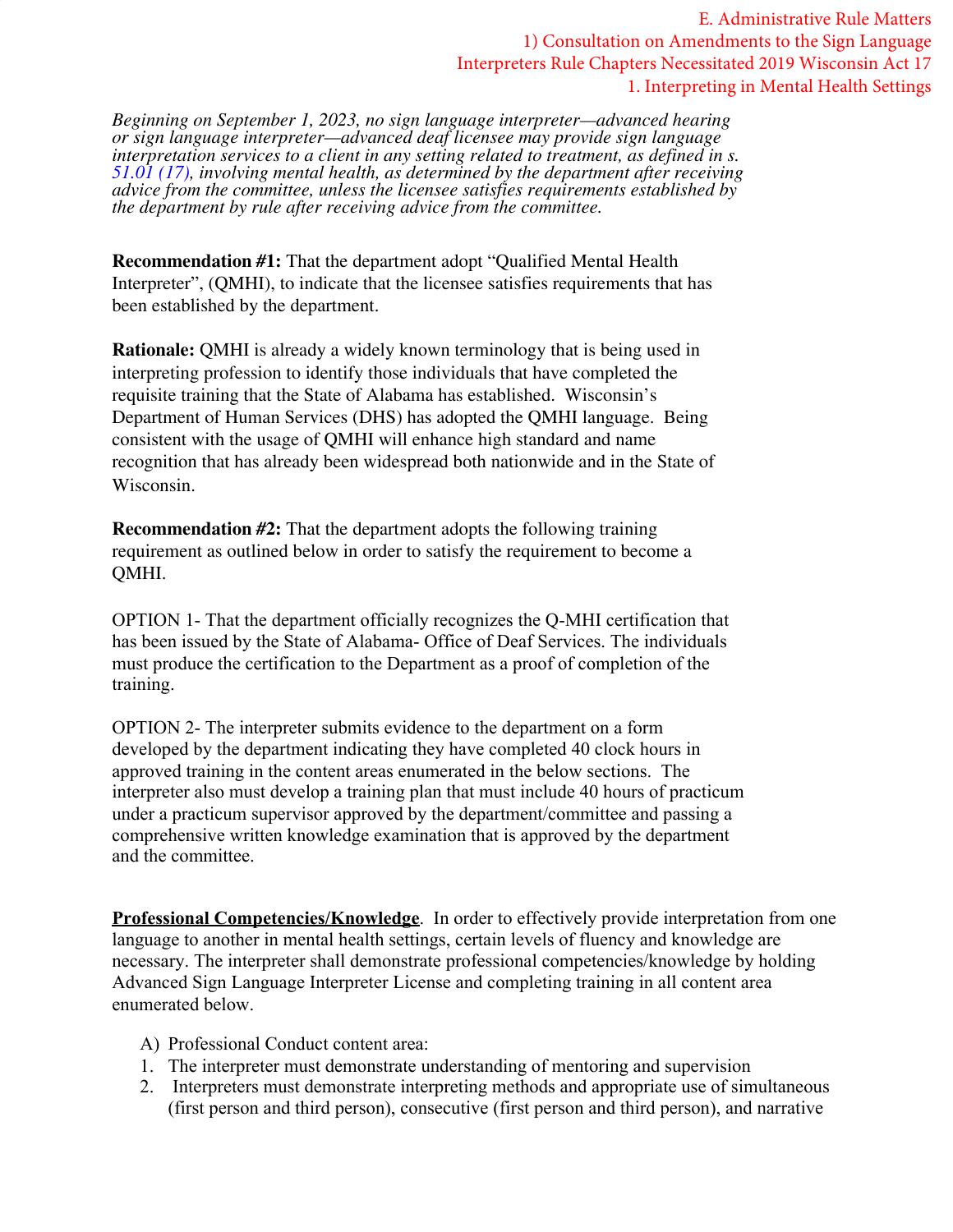(third person) interpreting.

- 3. The interpreter shall be aware of the difference between interpreting and, communication assistance/language intervention.
- 4. The interpreter shall be able to identify care providers, identify mental health disciplines, and be familiar with milieus and settings.
- 5. The interpreter must be able to explain the role of an interpreter as a professional consultant.
- 6. The interpreter must understand professional boundaries and must be able to explain confidentiality and privilege, including at a minimum, abuse reporting, the duty to warn, and protections specific to Wisconsin statute.

B) Mental Health knowledge content area:

- 7. Interpreters must demonstrate familiarity with mental health issues and treatment options in Wisconsin.
- 8. The interpreter must be able to accurately interpret specialized vocabulary used in psychiatric settings in both the source and the target languages.
- 9. The interpreter must be aware of psychopathologies, including knowledge of the names of the major mental illnesses treated in both the target and source languages and familiarity with symptomology of major mental illnesses experienced by the patients as presented within the psycholinguistic context of the target language group.
- 10. The interpreter must demonstrate familiarity with assessment methods and understanding of the impact of interpretation when doing assessment.
- 11. The interpreter must demonstrate understanding of various etiology and its impact on mental health, hearing loss and language.

C) Cultural Competency content area:

- 12. The interpreter must have exposure to treatment approaches and demonstrate awareness of how cultural influences might impact treatment.
- 13. The interpreter must have familiarity with assessment methods and how cultural influences might impact assessment.
- 14. The interpreter must be familiar with inpatient settings, with the various staff that will be working in those settings, and how interpreting and cultural differences can influence therapeutic relationships in those settings.
- 15. The interpreter must be familiar with outpatient settings, with self-help and support groups and the specialized vocabulary used in those groups, and how interpreting and cultural differences can influence therapeutic relationships in those settings.
- 16. The interpreter must understand cultural views of mental illness, mental health, behavioral health and substance abuse specific to the populations the interpreter works with and must be aware of various constructs of deafness and hearing loss relative to majority/minority cultures and pathological models.
- 17. The interpreter must demonstrate understanding of the sociological impact of cross cultural mental health service provision and the impact of an interpreter on the therapeutic dyad.
- 18. The interpreter must be able to explain the impact of stereotypes on mental health service delivery.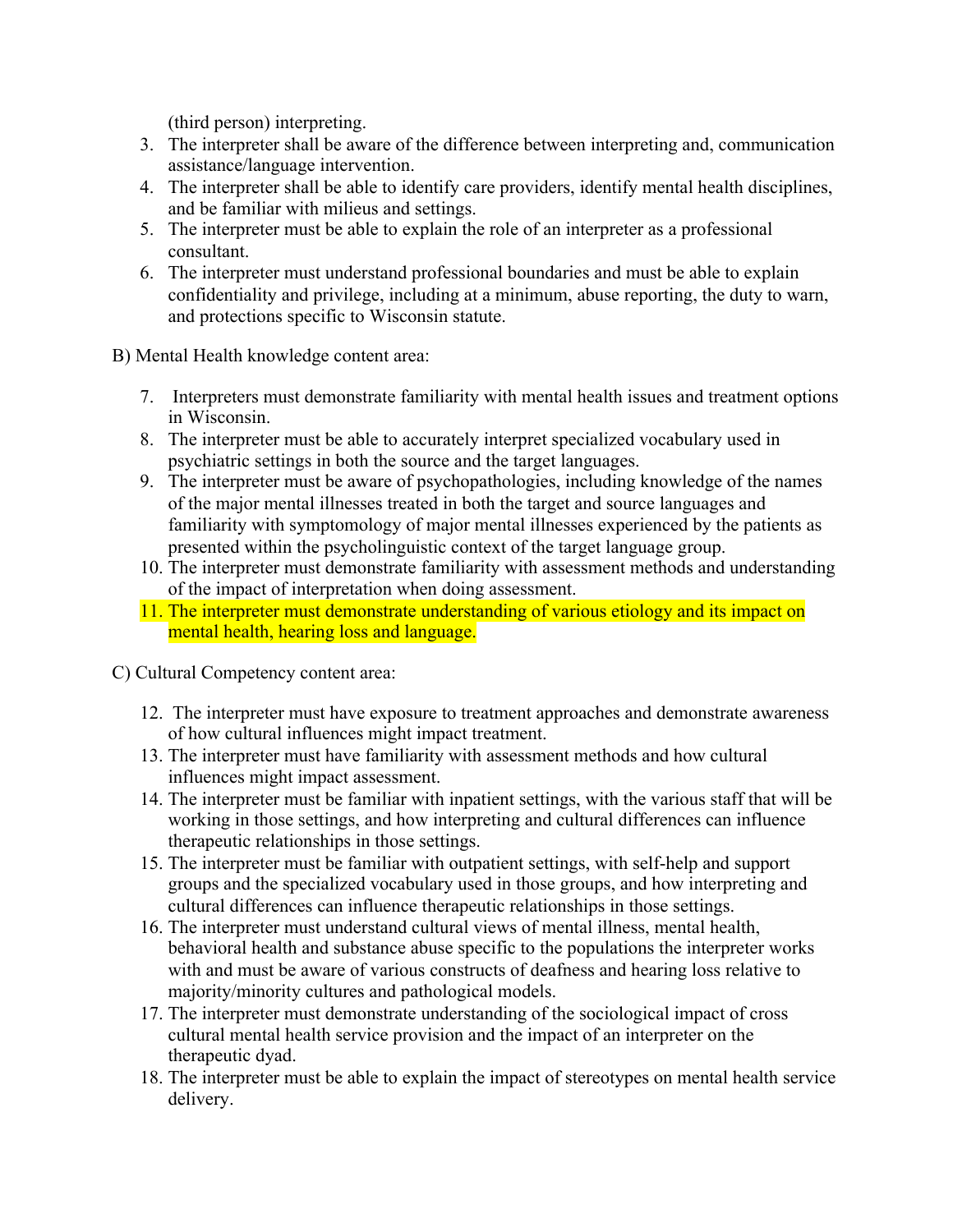- D) Substance Abuse content area:
	- 19. The interpreter must be able to accurately interpret specialized vocabulary used in Substance Abuse/addiction treatment in both the source and the target languages.
	- 20. The interpreter must have familiarity with Substance Abuse/addiction theory and issues involving Substance Abuse/addiction
- E) Developmental Disability/Additional Disabilities
	- 21. The interpreter must have exposure to issues involving developmental disability and any additional disabilities and the role culture and language plays in providing services to people with developmental disabilities or additional disabilities.

F) Conduct Competencies/Knowledge.

- 22. The interpreter must demonstrate knowledge of personal safety issues, including an understanding of at-risk conduct and personal boundaries as it applies to mental health interpreting work and an awareness of de-escalation techniques and universal precautions.
- 23. The interpreter must demonstrate professional boundaries and judgment particularly in professional collaboration through pre- and post-conferencing.
- 24. The interpreter must demonstrate the ability to assess effectiveness of communication.
- 25. The interpreter must demonstrate the ability to appropriately match the interpreting method with the client and the setting and must understand the impact of emotionally charged language.
- 26. The interpreter must demonstrate the ability to discuss unusual or changed word or sign selection.
- 27. The interpreter must demonstrate the ability to discuss linguistic dysfluency or any marked change in linguistic fluency within a psycholinguistic context.
- 28. The interpreter must demonstrate ability to convey information without alteration, emotional language without escalation, and ambiguous or emotionless language.
- 29. The interpreter must demonstrate ability to isolate peculiar features of eccentric or dysfluent language use.
- 30. The interpreter must demonstrate ability to read client case documentation and record appropriate documentation of linguistic significance.
- 31. The interpreter must demonstrate knowledge of confidentiality as defined by state and federal law.
- 32. The interpreter must understand the difference between personal records and records shared with other interpreters and other professionals. They must understand the ramifications of keeping personal records, and must demonstrate knowledge of what records may and may not be kept pertaining to consumers.
- 33. The interpreter must be aware of personal mental health issues and maintaining their personal mental health.
- 34. The interpreter must understand how personal issues may impact the interpreting process.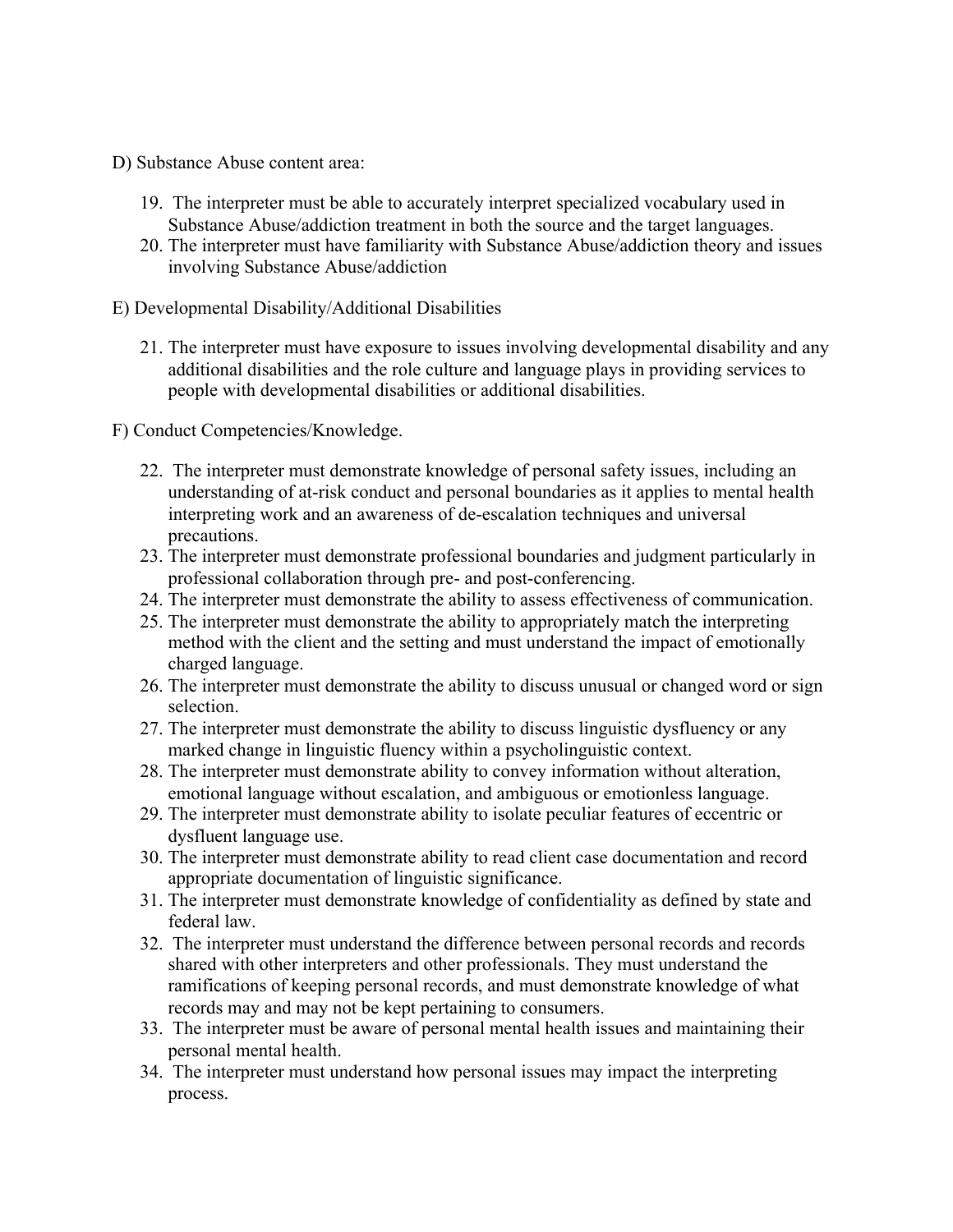35. The interpreter must be aware of countertransference in the interpreter and must be familiar with transference to the clinician or to the interpreter.

## Mental Health Interpreting Practicum

The interpreter must complete a forty hours practicum under a practicum supervisor approved by the department\*. The practicum site must be primarily clinical in nature and be approved by the practicum supervisor selected by the interpreter. The work must be direct interpreting and cannot be social or interactive time. The practicum must involve both In-patient (hospital), and Out-patient/Private practice. The practicum supervisor may require some work to be performed in State facilities (Mental Health Institution/Developmental Center or Department of Corrections).

\* Practicum supervisors must be approved by the department and may include an interpreter who holds certification as a qualified mental health interpreter issued by the DSPS, and is an interpreter who is known to the committee as having significant experience and knowledge in the field of mental health, or an interpreter who also holds a degree in psychology, clinical social work, psychiatry or counseling. They must take supervisory training approved by the DSPS with advice from the committee. Those who have completed the Alabama QMHI- Supervisory Training program should automatically be accepted as supervisor by the DSPS.

**Recommendation #3:** The department adopt the following requirement to maintain the Q-MHI status shall include:

- 1) Submission of documentation to the Department on a department form indicating completion of any of the following:
	- a) At least Forty hours of actual interpretation work in a mental health/substance abuse setting annually
	- b) Attending forty clock hours of mental health related training
	- c) Any combination of the above equaling eighty hours during the license cycle (two years).

## **Definition for Mental Health Setting:**

In our state, the generic definition of Mental Health Setting is as following: *"Mental health treatment setting" means any situation involving psychological, educational, social, chemical, medical or somatic techniques designed to bring about rehabilitation of a mentally ill person.*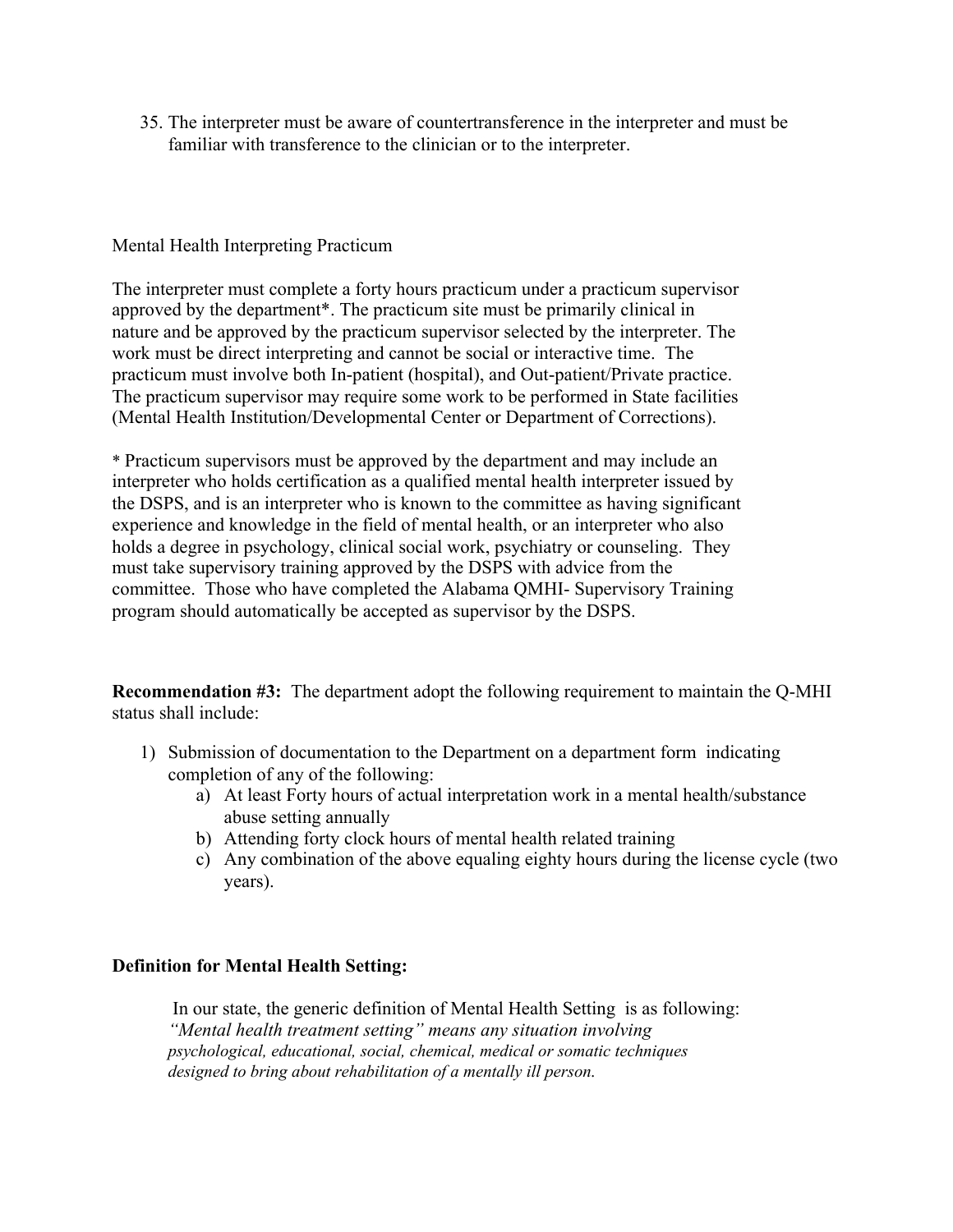However, the statutes allow us to define the Mental Health setting where the interpreters that provide interpretations will need to be qualified mental health interpreters. The generic definition is too broad and would create more situations that would be problematic.

**Recommendation #4a** It is recommend that the department define the such setting as following:

Q-MHI is Mandatory for the following situation/settings:

- *● Any interpretation for any psychiatric/psychological/neuropsychological evaluation,*
- *● Any interpretation of any mental health/substance abuse use assessments and screenings conducted by mental health providers and/or substance abuse providers.\**
- *● Any interpretation in setting where the person is experiencing acute mental health crisis+*
- *● Any interpretation in setting where any treatment is court ordered#*
- *● Any interpretation in state and county facilities that house individuals with mental illness, mental health, or substance abuse diagnoses.*
- *● Any interpretation involving evaluating, diagnosing and treating minors or those under guardianship related to mental and behavioral health.*
- *● Any interpretation in a legal setting involving mental health, behavioral health and substance abuse concerns.*

\*Mental health/substance abuse providers are defined as any person who diagnose mental health/substance abuse conditions and provides treatment who are licensed in Wisconsin.

+ Mental Health crisis is defined as any situation in which a person's behavior puts them at risk of hurting themselves or others or prevents them from being able to care for themselves or function effectively in the community. While recognizing that it may take some time to find Q-MHI in an emergency situation, only Advanced Interpreter may interpret but is required to reach out to Q-MHIs as soon as safe and practical.

#excludes AA/CA/NA meetings as they are self-help groups and should be exempted.

## **Recommendation #4b**

That department allows the following situation/settings, Advanced Sign Language Interpreters may interpret in the following setting upon completion of 40 hours of Mental Health Interpreting training. The interpreter in this category will be identified as Mental Health Interpreter-In Training. (MHI-IT)